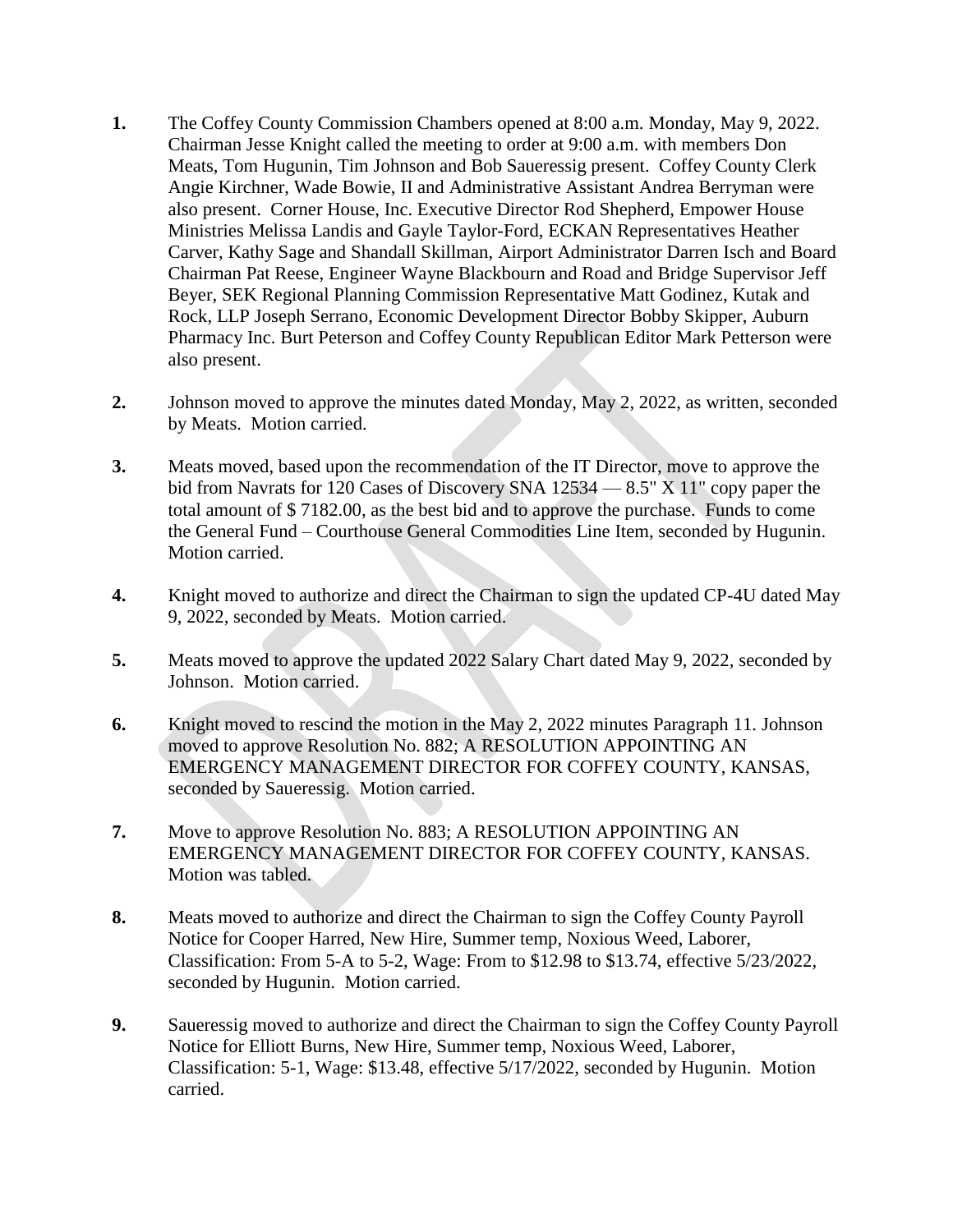- **10.** Saueressig moved to authorize and direct the Chairman to sign training for said County employee, seconded by Johnson. Motion carried.
- **11.** Saueressig moved to authorize and direct the Chairman to sign the request for employees to attend the conference requested, seconded by Johnson. Motion carried.
- **12.** Move to authorize and direct travel for out of state for employee for conference. Motion was tabled.
- **13.** Saueressig moved to proclaim May 2022 as Community Action month, seconded by Johnson. Motion carried.
- **14.** Meats moved to approve to continue with Alt 2 estimate for the Airport to concrete islands around the hangars not to exceed \$543,376. Funds to come from the Capital Improvement Reserve Fund, seconded by Hugunin. Motion carried.
- **15.** Move, based upon the recommendation of the County Engineer and approval as to form by the County Attorney, to authorize and direct the Chairman to sign Contract Documents with Straight-Line Striping for Pavement Striping at several locations throughout the county, Project No. S2201-C. This motion was tabled.
- **16.** Knight moved, based upon the recommendation of the County Engineer and approval of the County Attorney as to form, to find that one (1) 2012 Bobcat T-770 Skid Steer VIN# A3P811918 (L-020) is no longer required or cannot prudently be used for public purposes of Coffey County and as such should be disposed of by trade-in to Murphy Tractor & Equipment, Topeka, KS. for \$25,500.00. Notice of the Board's intention to dispose of said property will be published on May 12, 2022, and May 19, 2022, in the official County newspaper, seconded by Hugunin. Motion carried.
- **17.** Johnson moved, based upon the recommendation of the County Engineer and approval of the County Attorney as to form, to waive the purchasing policy as to competitive bidding for good cause, said cause being Municipal Program Pricing with Sourcewell (formerly National Joint Powers (NJPA)), Government Purchasing Alliance with Coffey County #118463 and to approve the purchase of One (1) 2022 John Deere 333G Compact Tract Loader from Murphy Tractor & Equipment, Topeka, KS. (Sourcewell-1T0333GMKLF387325) in the amount of \$85,420.00 less trade-in value of \$25,500.00 in the total purchase amount of \$59,920.00 and to authorize and direct the County Engineer to sign all documents related there to. Funding for the purchase will come from the Equipment Reserve Fund, seconded by Hugunin. Motion carried.
- **18.** Move to approve the Agreement between Coffey County, Kansas and Southeast Kansas Regional Planning Commission (SEKRPC) for Housing Consulting Services. Motion was tabled.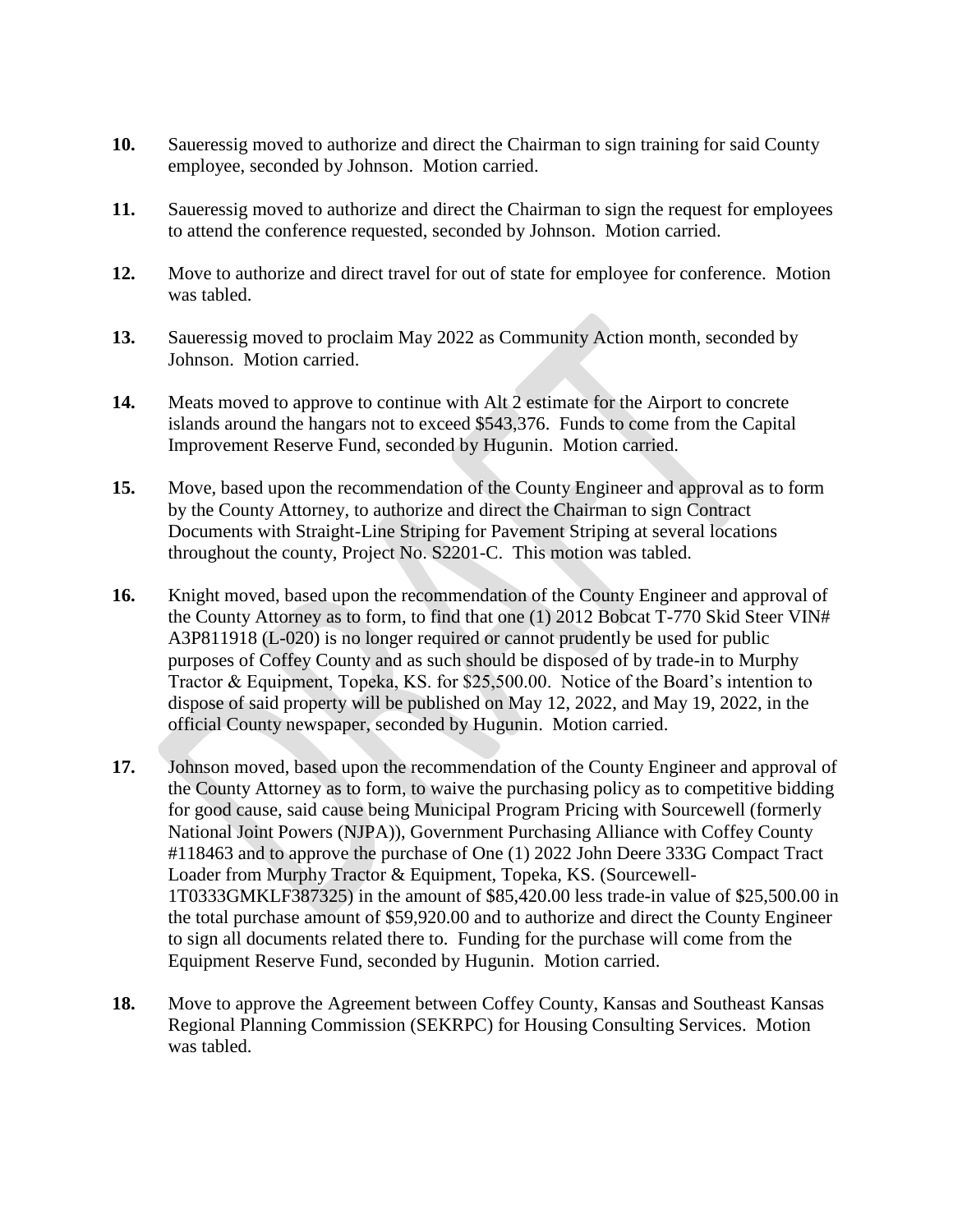- **19.** Knight moved to enter in and approve the Loan Agreement and Promissory Note with Carmen and Claire Dee Francis, seconded by Johnson. Motion carried.
- **20.** Knight moved to fund the Fall Festival Fund \$70,000 with funds to come from the General Fund – Community Improvement Line Item, seconded by Johnson. Motion carried.
- **21.** Knight moved to accept the new job title of Road and Bridge Superintendent Job Description and approve the advertisement with corrections, seconded by Meats. Motion carried.
- **22.** Knight recessed the meeting at 12:23 p.m. until 1:15 p.m.
- **23.** Knight called the meeting back to order at 1:15 p.m.
- **24.** Hugunin moved to contribute \$2,000 for Corner House Inc. in Emporia, KS. Funds to come from the Special Alcohol Program, seconded by Meats. Motion carried.
- **25.** Johnson moved to approve Resolution No. 883; A RESOLUTION APPOINTING AN EMERGENCY MANAGEMENT DIRECTOR FOR COFFEY COUNTY, KANSAS. seconded by Hugunin. Motion carried.
- **26.** Hugunin moved to approve the Agreement between Coffey County, Kansas and Southeast Kansas Regional Planning Commission (SEKRPC) for Housing Consulting Services. Funds to come from the General Fund - Community Improvement Line Item, seconded by Johnson. Motion carried.
- **27.** Saueressig moved, based upon the recommendation of the County Engineer, to approve CFS Cook, Flat & Strobel for as needed engineering for project completion of High Risk Rural Road (H.R.R.R.) grant for Old Highway 50 and bridge replacement of 6A at an hourly rate as needed services, seconded by Hugunin. Motion carried.
- **28.** Saueressig moved to enter into executive session for 15 minutes at 2:11 p.m., to include each of the Commissioners and County Counselor Wade Bowie, to discuss matters deemed privileged in the attorney-client relationship, legal discussion regarding the jail financing bond attorney selection, under the Kansas Open Meetings Act (K.S.A. (75- 4319)(b)(2)). To resume in the Commission Chambers at 2:26 p.m., seconded by Hugunin. Motion carried.
- **29.** The Board resumed regular session at 2:26 p.m.
- **30.** Knight moved to enter into executive session for 15 minutes at 2:32 p.m., to include each of the Commissioners, to discuss personnel matters of non-elected personnel, out of state travel, under the Kansas Open Meetings Act (K.S.A. (75-4319)(b)(1)). To resume in the Commission Chambers at 2:47 p.m., seconded by Johnson. Motion carried.